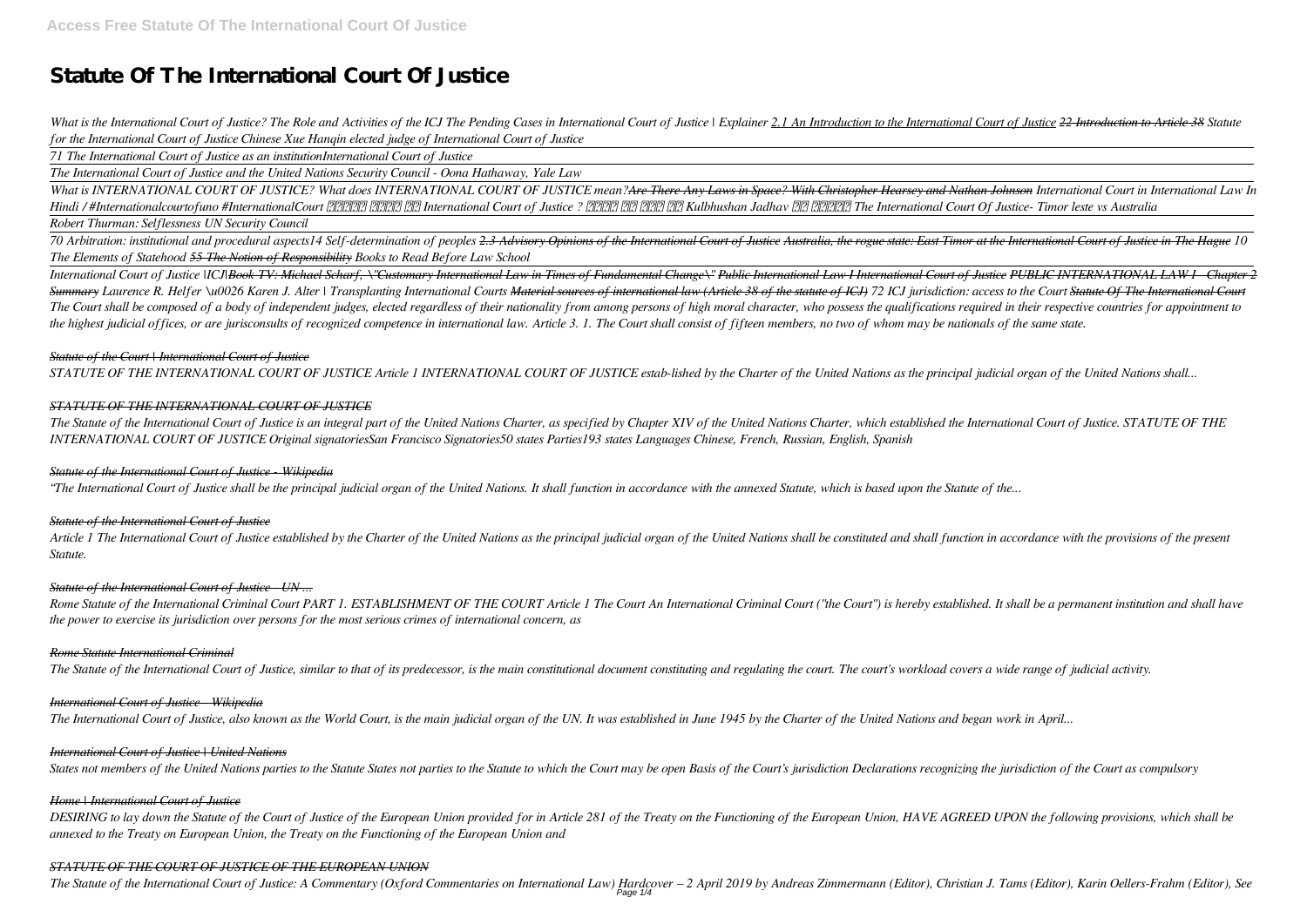# *all formats and editions*

# *The Statute of the International Court of Justice: A ...*

Article 38 of the Statute of the International Court of Justice. The ICJ is the principal legal organ of the United Nations. Under Article 93 of the UN. Charter, all UN member states are ipso facto parties to the ICJ Statu *required to submit any case to it except in cases where they have consented or promised.*

In the case of the International Criminal Court (ICC), whose Statute was adopted in Rome on 17 July 1998, however, one should be mindful of the fact that, firstly, this is a revolutionary institution that intrudes into sta *subjecting states' nationals to an international criminal jurisdiction.*

# *Article 38 of the Statute of the International Court of ...*

11 The first chapter of the Statute of the International Court of Justice begins with the organization of the Court and the jurisdiction of the Court begins with Article 34 as chapter 2, 12 Partly owing to time constraints *Law Commission's approach to the draft statute was to prepare a slim statute dealing with the essentials.*

# *The Statute of the International Criminal Court: Some ...*

Article 38 of the Statute of the International Court of Justice (SICJ) provides three main sources of international law. The first source is international conventions of a general or particular nature. Secondly, internatio *source of law if it is evidenced that a certain custom has been accepted as law.*

*The International Court of Justice is the principal judicial organ of the United Nations. This comprehensive Commentary on the Statute of the International Court of Justice analyses the Statute of Read more...*

An International Criminal Court ("the Court") is hereby established. It shall be a permanent institution and shall have the power to exercise its jurisdiction over persons for the most serious crimes of international conce *this Statute, and shall be complementary to national criminal jurisdictions.*

# *The statute of the international court of justice : a ...*

Title: The International Criminal Court: the making of the Rome Statute : issues, negotiations and results: Editor: Roy S. K. Lee: Contributors: Project on International Courts and Tribunals, United Nations Institute for T *Research: Publisher*

What is the International Court of Justice? The Role and Activities of the ICJ The Pending Cases in International Court of Justice | Explainer 2.1 An Introduction to the International Court of Justice 22 Introduction to Ar *for the International Court of Justice Chinese Xue Hanqin elected judge of International Court of Justice*

# *The Rome Statute of the International Criminal Court ...*

*What is INTERNATIONAL COURT OF JUSTICE? What does INTERNATIONAL COURT OF JUSTICE mean?Are There Any Laws in Space? With Christopher Hearsey and Nathan Johnson International Court in International Law In* Hindi /#Internationalcourtofuno #InternationalCourt 图图图图 图图图 International Court of Justice ? 图图图 图图 图图 图图 Kulbhushan Jadhav 图图 图图图图 The International Court Of Justice- Timor leste vs Australia

# *The Statute of the International Court of Justice*

70 Arbitration: institutional and procedural aspects14 Self-determination of peoples 2.3 Advisory Opinions of the International Court of Justice Australia, the rogue state: East Timor at the International Court of Justice *The Elements of Statehood 55 The Notion of Responsibility Books to Read Before Law School*

# *Rome Statute of the International Criminal Court*

International Court of Justice |ICJ|Book TV: Michael Scharf, \"Customary International Law in Times of Fundamental Change\" Public International Law I International Court of Justice PUBLIC INTERNATIONAL LAW I - Chapter 2 Summary Laurence R. Helfer \u0026 Karen J. Alter | Transplanting International Courts Material sources of international law (Article 38 of the statute of ICJ) 72 ICJ jurisdiction: access to the Court Statute Of The Interna The Court shall be composed of a body of independent judges, elected regardless of their nationality from among persons of high moral character, who possess the qualifications required in their respective countries for app *the highest judicial offices, or are jurisconsults of recognized competence in international law. Article 3. 1. The Court shall consist of fifteen members, no two of whom may be nationals of the same state.*

*71 The International Court of Justice as an institutionInternational Court of Justice*

*The International Court of Justice and the United Nations Security Council - Oona Hathaway, Yale Law*

*Robert Thurman: Selflessness UN Security Council* 

*Statute of the Court | International Court of Justice STATUTE OF THE INTERNATIONAL COURT OF JUSTICE Article 1 INTERNATIONAL COURT OF JUSTICE estab-lished by the Charter of the United Nations as the principal judicial organ of the United Nations shall...*

# *STATUTE OF THE INTERNATIONAL COURT OF JUSTICE*

The Statute of the International Court of Justice is an integral part of the United Nations Charter, as specified by Chapter XIV of the United Nations Charter, which established the International Court of Justice. STATUTE .<br>Page 2/4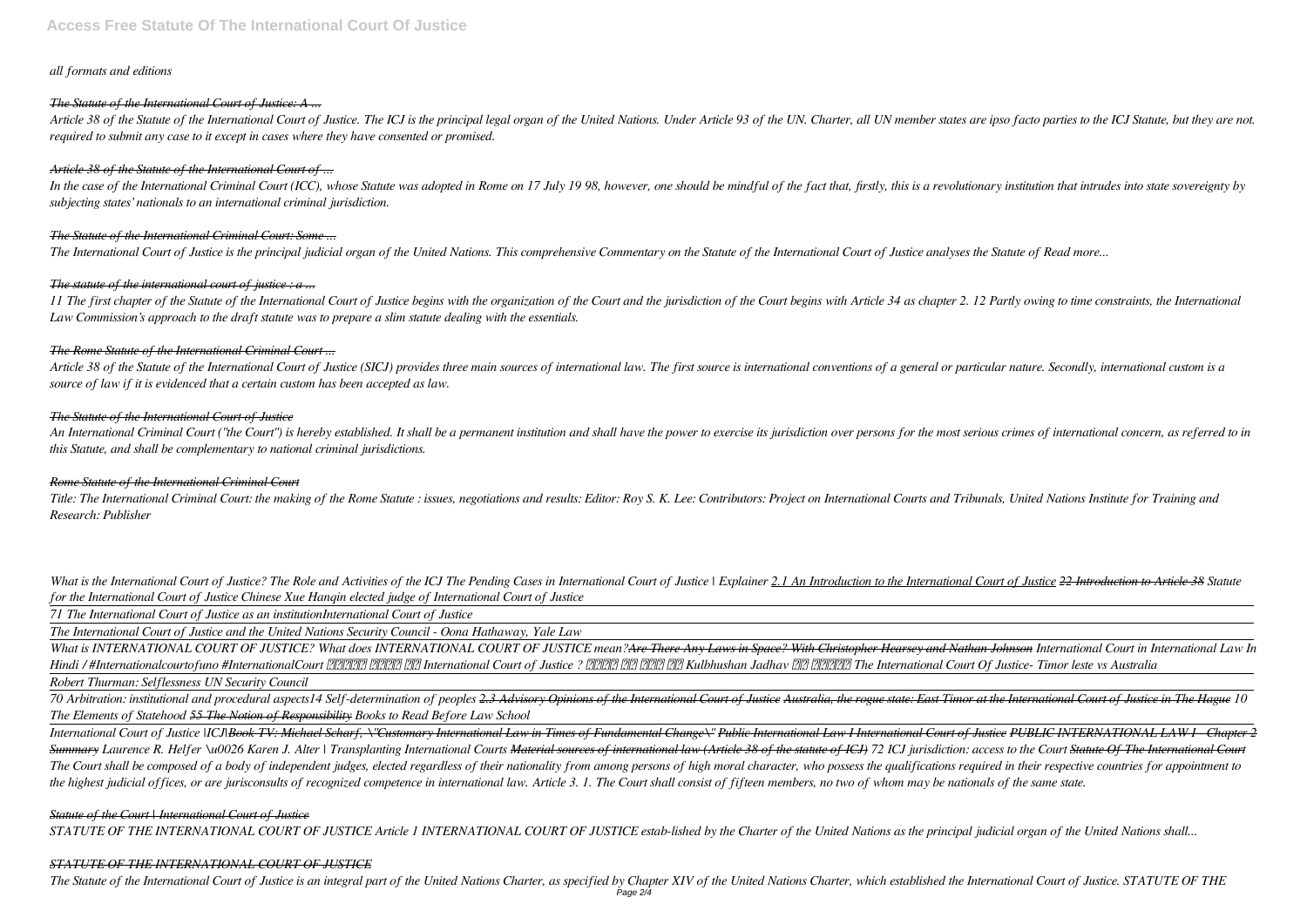# **Access Free Statute Of The International Court Of Justice**

*INTERNATIONAL COURT OF JUSTICE Original signatoriesSan Francisco Signatories50 states Parties193 states Languages Chinese, French, Russian, English, Spanish*

## *Statute of the International Court of Justice - Wikipedia*

*"The International Court of Justice shall be the principal judicial organ of the United Nations. It shall function in accordance with the annexed Statute, which is based upon the Statute of the...*

Article 1 The International Court of Justice established by the Charter of the United Nations as the principal judicial organ of the United Nations shall be constituted and shall function in accordance with the provisions *Statute.*

## *Statute of the International Court of Justice*

Rome Statute of the International Criminal Court PART 1, ESTABLISHMENT OF THE COURT Article 1 The Court An International Criminal Court ("the Court") is hereby established. It shall be a permanent institution and shall hav *the power to exercise its jurisdiction over persons for the most serious crimes of international concern, as*

## *Statute of the International Court of Justice - UN ...*

DESIRING to lay down the Statute of the Court of Justice of the European Union provided for in Article 281 of the Treaty on the Functioning of the European Union, HAVE AGREED UPON the following provisions, which shall be *annexed to the Treaty on European Union, the Treaty on the Functioning of the European Union and*

## *Rome Statute International Criminal*

The Statute of the International Court of Justice, similar to that of its predecessor, is the main constitutional document constituting and regulating the court. The court's workload covers a wide range of judicial activit

The Statute of the International Court of Justice: A Commentary (Oxford Commentaries on International Law) Hardcover - 2 April 2019 by Andreas Zimmermann (Editor), Christian J. Tams (Editor), Karin Oellers-Frahm (Editor), *all formats and editions*

## *International Court of Justice - Wikipedia*

Article 38 of the Statute of the International Court of Justice. The ICJ is the principal legal organ of the United Nations. Under Article 93 of the UN. Charter, all UN member states are ipso facto parties to the ICJ Statu *required to submit any case to it except in cases where they have consented or promised.*

*The International Court of Justice, also known as the World Court, is the main judicial organ of the UN. It was established in June 1945 by the Charter of the United Nations and began work in April...*

## *International Court of Justice | United Nations*

In the case of the International Criminal Court (ICC), whose Statute was adopted in Rome on 17 July 1998, however, one should be mindful of the fact that, firstly, this is a revolutionary institution that intrudes into sta *subjecting states' nationals to an international criminal jurisdiction.*

States not members of the United Nations parties to the Statute States not parties to the Statute to which the Court may be open Basis of the Court's jurisdiction Declarations recognizing the jurisdiction of the Court as c

## *Home | International Court of Justice*

11 The first chapter of the Statute of the International Court of Justice begins with the organization of the Court and the jurisdiction of the Court begins with Article 34 as chapter 2, 12 Partly owing to time constraints *Law Commission's approach to the draft statute was to prepare a slim statute dealing with the essentials.*

Article 38 of the Statute of the International Court of Justice (SICJ) provides three main sources of international law. The first source is international conventions of a general or particular nature. Secondly, internatio *source of law if it is evidenced that a certain custom has been accepted as law.*

# *STATUTE OF THE COURT OF JUSTICE OF THE EUROPEAN UNION*

# *The Statute of the International Court of Justice: A ...*

# *Article 38 of the Statute of the International Court of ...*

# *The Statute of the International Criminal Court: Some ...*

*The International Court of Justice is the principal judicial organ of the United Nations. This comprehensive Commentary on the Statute of the International Court of Justice analyses the Statute of Read more...*

# *The statute of the international court of justice : a ...*

## *The Rome Statute of the International Criminal Court ...*

## *The Statute of the International Court of Justice*